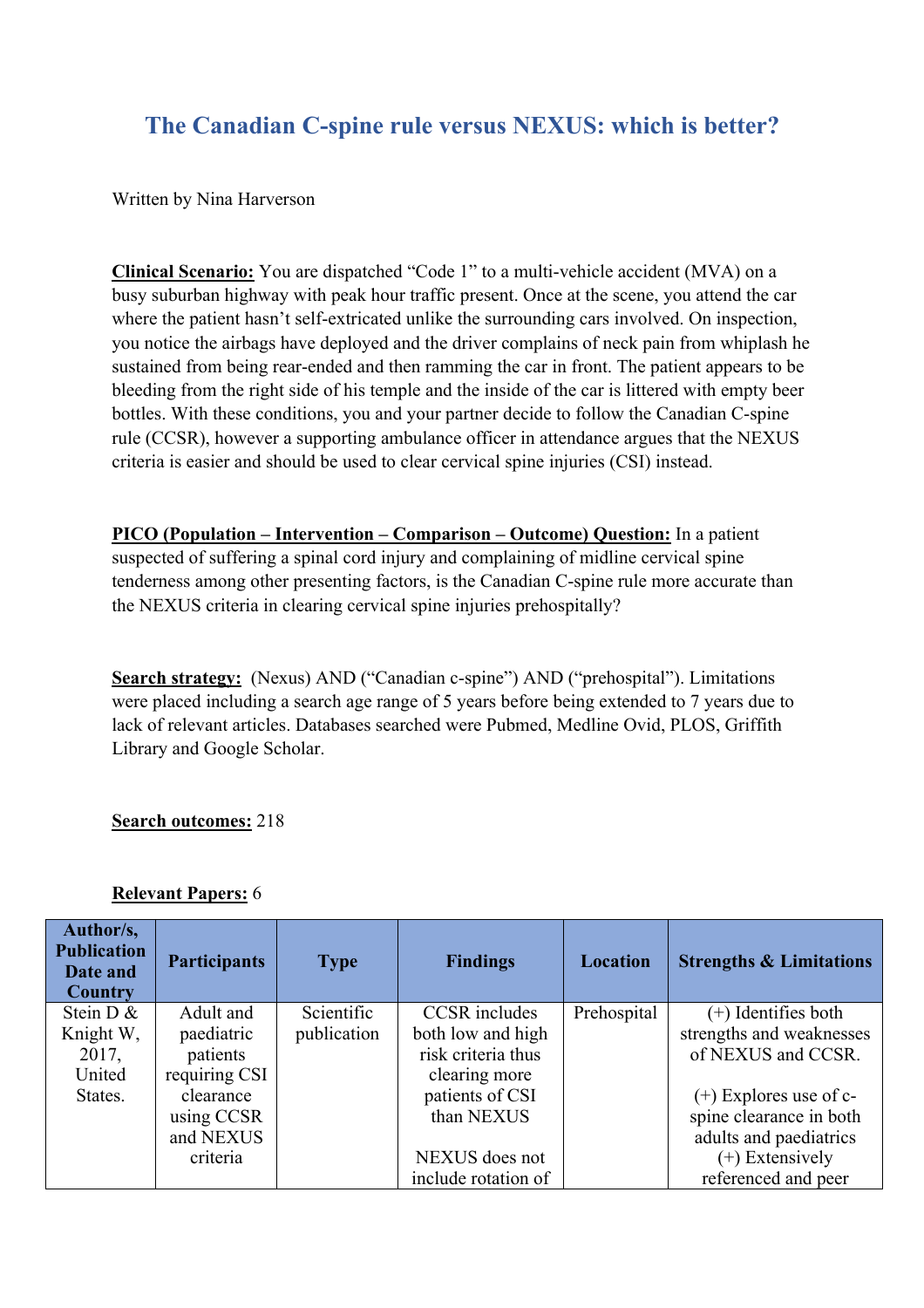|                |               |               | head which is         |             | reviewed to avoid any        |
|----------------|---------------|---------------|-----------------------|-------------|------------------------------|
|                |               |               | deemed the final      |             | bias                         |
|                |               |               | step by CCSR in       |             |                              |
|                |               |               |                       |             |                              |
|                |               |               | conducting a full     |             | (-) No studies or statistics |
|                |               |               | assessment            |             | showing evidence for         |
|                |               |               |                       |             | which criteria was more      |
|                |               |               | CCSR is more          |             | accurate was recorded in     |
|                |               |               | complex to perform    |             | this publication             |
|                |               |               | and remember          |             |                              |
|                |               |               |                       |             | (-) Publication doesn't      |
|                |               |               |                       |             | focus solely on c-spine      |
|                |               |               |                       |             | precautions and the pros     |
|                |               |               |                       |             | and cons of each             |
|                |               |               |                       |             | guideline                    |
| Caltili C., et | 724 patients  | Retrospective | Sensitivity &         | Prehospital | (+) Specifically outlined    |
| al., 2017,     | requiring CSI | Study         | Specificity of        |             | the sensitivity and          |
|                | clearance     |               | <b>CCSR</b> was 99.7% |             |                              |
| Turkey.        |               |               |                       |             | accuracy of each c-spine     |
|                |               |               | and 17.9%.            |             | clearance protocol           |
|                |               |               | Sensitivity &         |             |                              |
|                |               |               | specificity of        |             | $(+)$ Reports on multiple    |
|                |               |               | <b>NEXUS</b> was      |             | worldwide studies of         |
|                |               |               | 97.6% and 27.2%.      |             | <b>CCSR</b> and <b>NEXUS</b> |
|                |               |               |                       |             | criteria and discusses the   |
|                |               |               | Positive predictive   |             | findings                     |
|                |               |               | value (PPV) and       |             |                              |
|                |               |               | negative              |             |                              |
|                |               |               |                       |             | $(+)$ Features statistically |
|                |               |               | predictive value      |             | significant & large sample   |
|                |               |               | (NPV) of CCSR         |             | size of patients.            |
|                |               |               | were 16.3% and        |             |                              |
|                |               |               | 99.7% while the       |             | (-) Is only a retrospective  |
|                |               |               | PPV and NPV of        |             | cross-sectional study and    |
|                |               |               | <b>NEXUS</b> was      |             | therefore cannot be          |
|                |               |               | 17.7% and 98.6%.      |             | guaranteed to be             |
|                |               |               |                       |             | representative of future     |
|                |               |               | CCSR is more          |             | studies                      |
|                |               |               | sensitive and         |             |                              |
|                |               |               |                       |             |                              |
|                |               |               | accurate than         |             |                              |
|                |               |               | <b>NEXUS</b>          |             |                              |
|                |               |               |                       |             |                              |
|                |               |               | CCSR was shown        |             |                              |
|                |               |               | to be more            |             |                              |
|                |               |               | diagnostically        |             |                              |
|                |               |               | superior to NEXUS     |             |                              |
| Sundstrøm      | Adult &       | Critical      | CCSR is shown to      | Prehospital | $(+)$ Explores use of c-     |
| T., et al.,    | paediatric    | Review        | be more sensitive     |             | spine clearance in both      |
| 2014,          | patients      | Study/Journal | and specific than     |             | adults and paediatrics       |
| Norway         | requiring CSI | Article       | NEXUS criteria        |             |                              |
|                | clearance     |               |                       |             | (+) Analyses the use and     |
|                | using         |               | CCSR results in       |             | accuracy of C-spine          |
|                |               |               | lower rate of         |             |                              |
|                | NEXUS and     |               |                       |             | clearing in conscious and    |
|                | <b>CCSR</b>   |               | radiological          |             | unconscious patients         |
|                |               |               | examinations          |             |                              |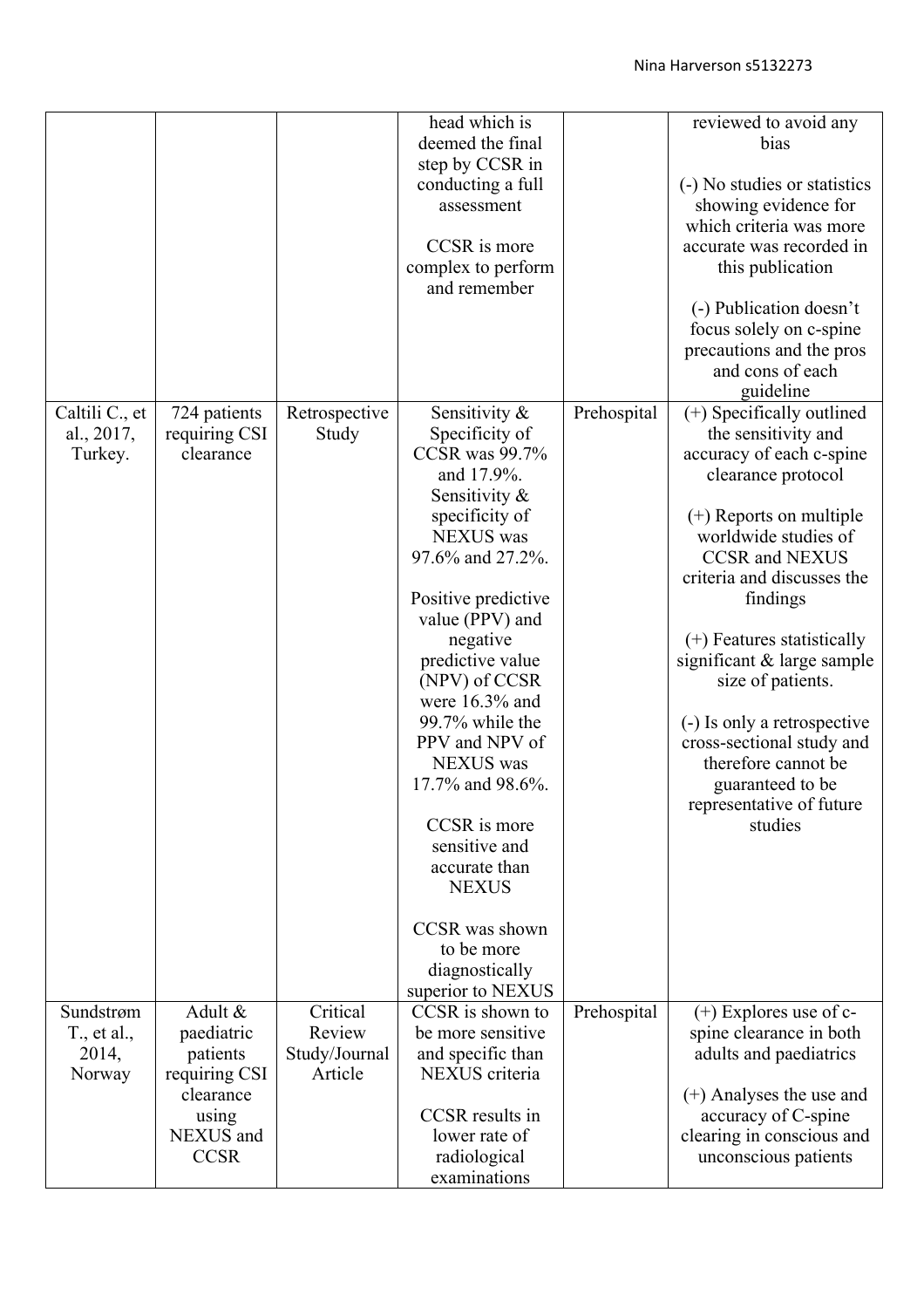|                                                        |                                                                                                            |                             | compared to the<br>use of NEXUS                                                                                                                                                                                                                                                                                                                                                                                                                                                                                                                                                                                                                                                        |             | (-) May potentially be<br>biased as no evidence is<br>presented or stated against<br>the use of CCSR or for                                                                                                                                                                                                                                                                                                                                                                                                                             |
|--------------------------------------------------------|------------------------------------------------------------------------------------------------------------|-----------------------------|----------------------------------------------------------------------------------------------------------------------------------------------------------------------------------------------------------------------------------------------------------------------------------------------------------------------------------------------------------------------------------------------------------------------------------------------------------------------------------------------------------------------------------------------------------------------------------------------------------------------------------------------------------------------------------------|-------------|-----------------------------------------------------------------------------------------------------------------------------------------------------------------------------------------------------------------------------------------------------------------------------------------------------------------------------------------------------------------------------------------------------------------------------------------------------------------------------------------------------------------------------------------|
| Tat S., et<br>al., 2014,<br>United<br>States.          | 3000 patients<br>under the age<br>of 18<br>requiring CSI<br>clearance<br>using<br>NEXUS and<br><b>CCSR</b> | Critical<br>Review<br>Study | CCR had superior<br>sensitivity and<br>specificity when<br>compared with<br>NEXUS criteria for<br>detecting cervical<br>spine injury<br>In high risk trauma<br>patients NEXUS<br>criteria is only 83%<br>sensitive compared<br>to 100% in CCSR.<br>CCSR results in<br>many false-positive<br>findings and<br>eliminates very few<br>CT scans.<br>Neither NEXUS<br>nor CCSR<br>specifically address<br>C-spine clearance<br>in paediatrics<br>This study states<br>NEXUS use in<br>children under the<br>age of 9 is not<br>sufficiently<br>sensitive enough to<br>detect CSI's and<br>therefore the ability<br>to generalise the<br>use of NEXUS in<br>younger children is<br>limited. | Prehospital | the use of NEXUS criteria<br>$(+)$ Explores use of c-<br>spine clearance in both<br>young adults and<br>paediatrics<br>(+) Accurately identifies<br>pros and cons of both<br>cervical spine<br>interventions without the<br>presence of bias material.<br>$(+)$ Evidence surrounding<br>the choice of CCSR or<br>NEXUS is thoroughly<br>supported and referenced<br>(-) Only studies patients<br>under the age of 18 which<br>limits sample size<br>(-) There are limited<br>studies on the use of<br>NEXUS and CCSR in<br>paediatrics. |
| Michaleff<br>$Z_{\cdot}$ , et al.,<br>2012,<br>Canada. | $\mathsf{A}$<br>comparative<br>review of<br>previous<br>articles &<br>studies<br>NEXUS and<br>CCSR use in  | Comparative<br>Study        | <b>CCSR</b> sensitivity<br>ranged from 0.90 to<br>$1.00$ with<br>specificity ranging<br>from $0.01$ to $0.77$ .<br><b>NEXUS</b> sensitivity<br>ranged from 0.83 to                                                                                                                                                                                                                                                                                                                                                                                                                                                                                                                     | Prehospital | $(+)$ This article supports<br>the majority of articles as<br>CCSR has been proved to<br>be more accurate and<br>specific than the use of<br>NEXUS in identifying<br>CSI's.                                                                                                                                                                                                                                                                                                                                                             |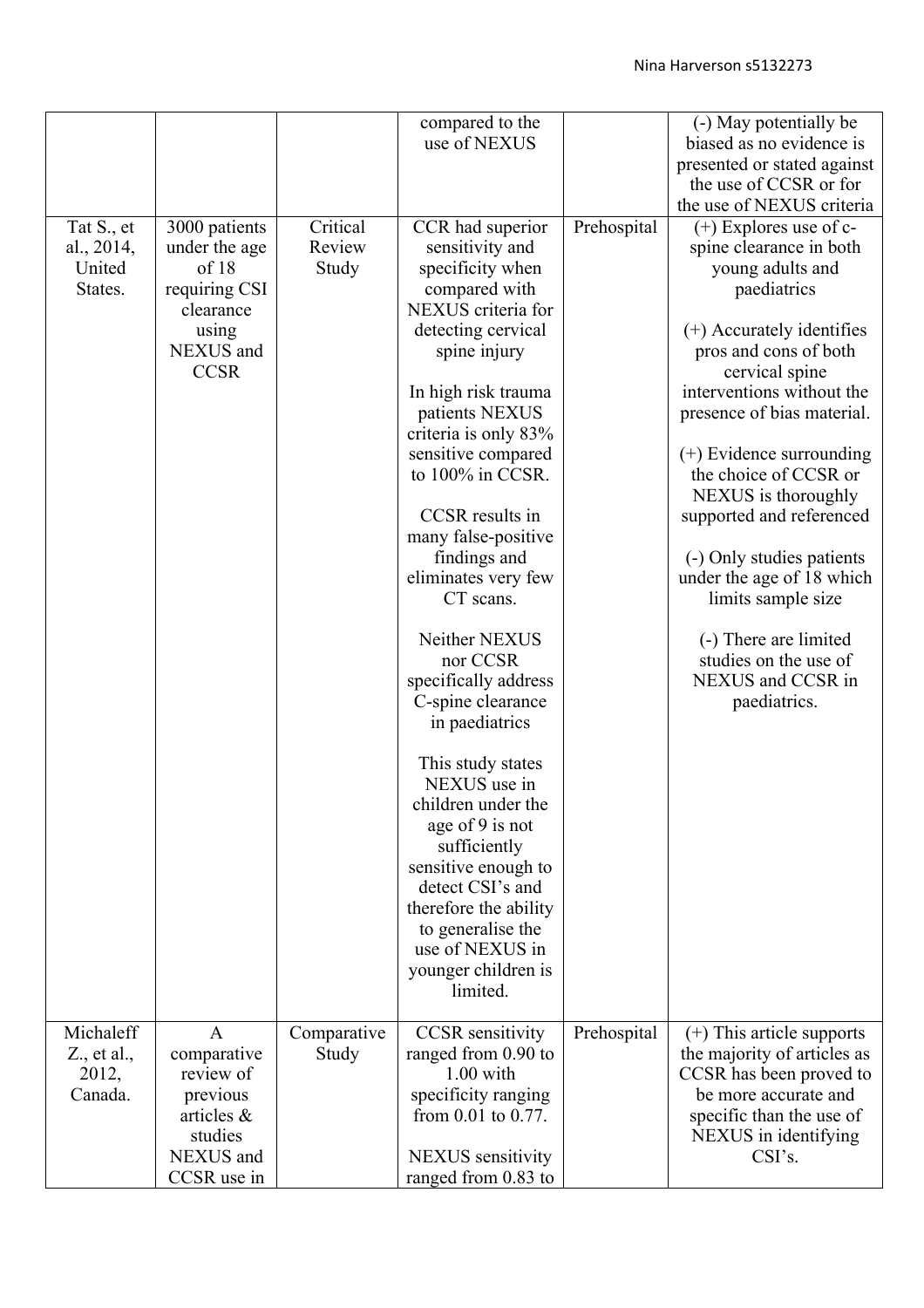|                          | patients               |                           | $1.00$ with                           |             | (+) Accurately identifies                      |
|--------------------------|------------------------|---------------------------|---------------------------------------|-------------|------------------------------------------------|
|                          | requiring CSI          |                           | specificity ranging                   |             | positives and negatives in                     |
|                          | clearance.             |                           | from $0.02$ to $0.46$ .               |             | the use of CCSR and                            |
|                          |                        |                           |                                       |             | NEXUS without the                              |
|                          |                        |                           | CCSR was found                        |             | presence of bias studies                       |
|                          |                        |                           | to have better                        |             | and material.                                  |
|                          |                        |                           | accuracy and                          |             |                                                |
|                          |                        |                           | appeared to have                      |             | (-) This study is older                        |
|                          |                        |                           | better diagnostic                     |             | than the initial search                        |
|                          |                        |                           | accuracy than the                     |             | range and therefore is                         |
|                          |                        |                           | NEXUS criteria                        |             | potentially outdated as it                     |
|                          |                        |                           |                                       |             | is not current.                                |
|                          |                        |                           |                                       |             |                                                |
| Ala A., et<br>al., 2018, | 200 trauma<br>patients | Prospective<br>Analytical | Both guidelines<br>appear to have the | Prehospital | (+) Compares the use of<br>both CCSR and NEXUS |
| Iran.                    | requiring CSI          | Study                     | same sensitivity                      |             | on each patient to                             |
|                          | clearance              |                           | and effectiveness                     |             | determine the accuracy of                      |
|                          | using                  |                           | for evaluating                        |             | each criteria on CSI                           |
|                          | NEXUS or               |                           | whether                               |             | clearance                                      |
|                          | <b>CCSR</b>            |                           | radiography for                       |             |                                                |
|                          | guidelines             |                           | possible CSI's is                     |             | $(+)$ Identifies that both                     |
|                          |                        |                           | required or not.                      |             | NEXUS and CCSR are                             |
|                          |                        |                           |                                       |             | effective in determining                       |
|                          |                        |                           | This study argues                     |             | whether trauma patients                        |
|                          |                        |                           | that NEXUS                            |             | require radiography                            |
|                          |                        |                           | performs better                       |             |                                                |
|                          |                        |                           | than CCSR                             |             | (-) Relatively small                           |
|                          |                        |                           | guidelines.                           |             | sample size used in study                      |
|                          |                        |                           |                                       |             | thus limited evidence to                       |
|                          |                        |                           |                                       |             | support the study's claims                     |
|                          |                        |                           |                                       |             |                                                |
|                          |                        |                           |                                       |             | (-) Contradicts all other                      |
|                          |                        |                           |                                       |             | articles claims about                          |
|                          |                        |                           |                                       |             | CCSR being superior to                         |
|                          |                        |                           |                                       |             | <b>NEXUS</b> but lacks                         |
|                          |                        |                           |                                       |             | sufficient references and                      |
|                          |                        |                           |                                       |             | large enough sample size                       |
|                          |                        |                           |                                       |             | to prove otherwise                             |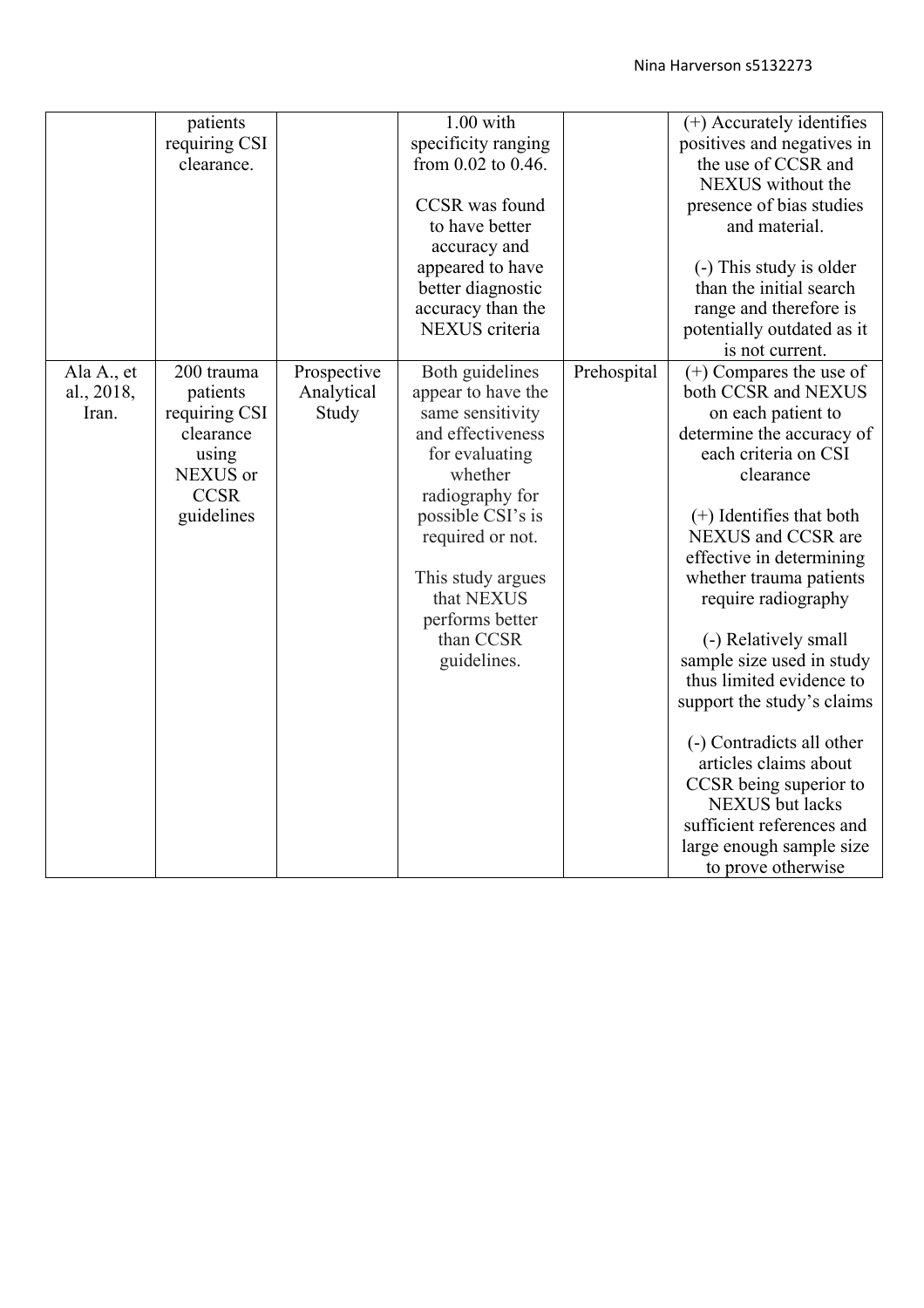## **Comments:**

- The majority of the articles sourced stated that CCSR is superior to NEXUS as it has a higher sensitivity, effectiveness and accuracy as well as includes high and low risk criteria, however CCSR leads to more false-positive findings and fails to decrease the amount of CT scans required.
- There are minimal studies on the use of CCSR and NEXUS in paediatrics, however the few studies that are available indicate a lack of sufficient sensitivity, thus limiting the ability to generalise the use of C-spine clearance guidelines in younger paediatrics.
- The only negatives that were accurately identified and supported in the majority of articles was that CCSR is difficult for emergency personnel to remember and complete in highly pressurised and time critical situations.
- It should be noted that head rotation is the final step in accurately clearing a suspected CSI according to CCSR which NEXUS fails to include.
- NEXUS was consistently deemed to be less accurate and less specific than CCSR in the majority of articles.

# **Consider:** *How do the results relate to current practice and how might they influence current practice?*

Based on the relevant articles identified in this search, a change in practice is highly recommended as the majority of studies and research revealed the Canadian C-spine rule to be far superior in accurately identifying and clearing cervical spine injuries compared to the current NEXUS criteria used by emergency personnel. More studies should be conducted into the use of CCSR and NEXUS in paediatric patients to ascertain the better guideline, however according to the articles located, CCSR is more effective and accurate. NEXUS criteria is still considered to be a sufficient alternative however CCSR should be prioritised.

# **Clinical Bottom Line:**

The use of Canadian C-spine rule in trauma patients with a suspected cervical spine injury should be prioritised over the use of NEXUS despite being difficult to remember or perform in high pressure situations. Ensure that head rotation is performed, unless impossible as it is the final step in the assessment to ensure accurate and full clearance of any cervical spine injuries. Paramedics and emergency personnel should use the most accurate and sensitive cervical spine clearance procedure when assessing and treating patients.